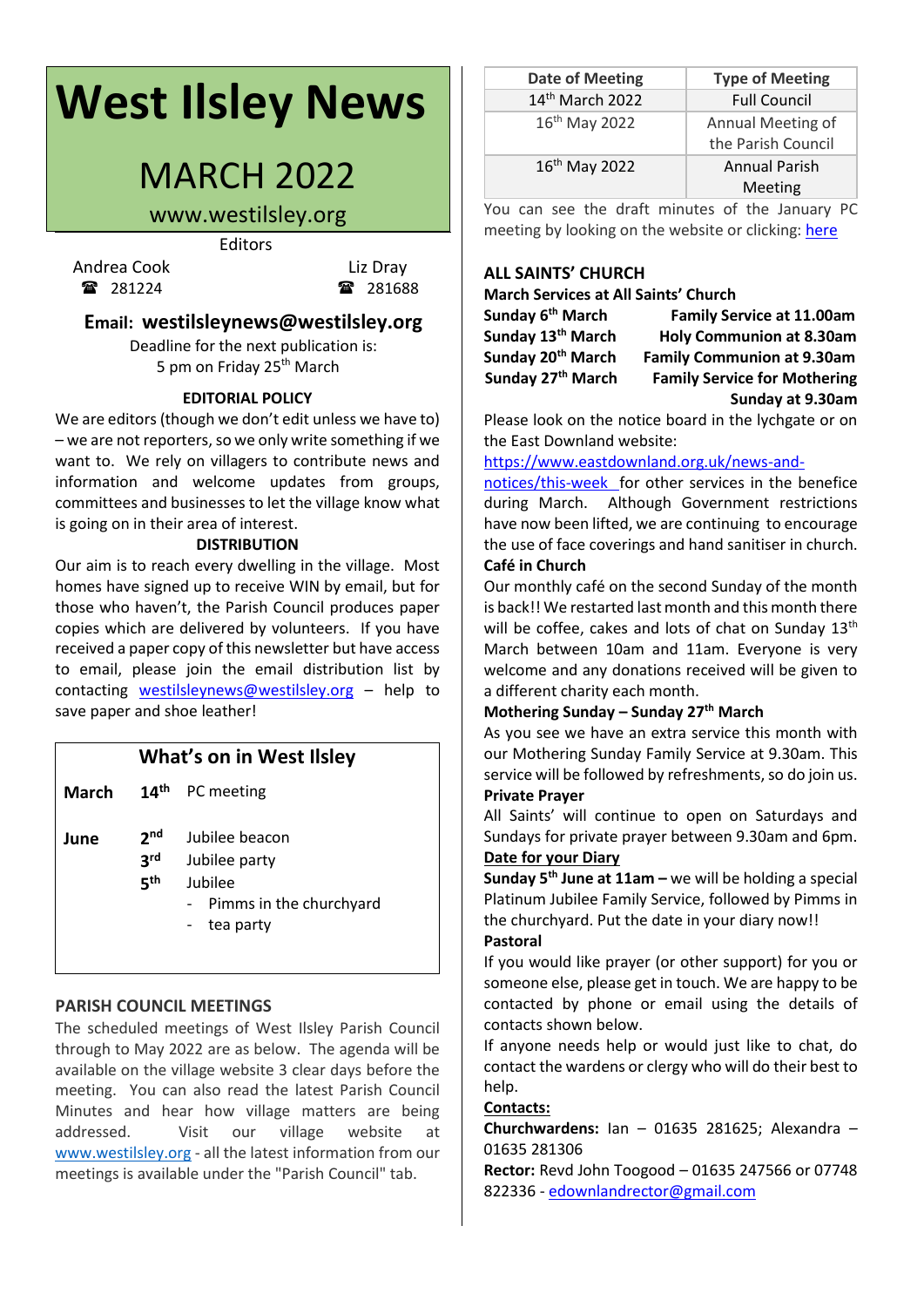**Associate Priest:** Revd Douglas Dales – 01635 247404 – [revdjdales@gmail.com](mailto:revdjdales@gmail.com)

**Associate Priest:** Revd William McDowell – [rev.w.mcdowell@gmail.com](mailto:rev.w.mcdowell@gmail.com)

**East Downland Benefice Office:** 07957 458107 [eastdownland@btinternet.com](mailto:eastdownland@btinternet.com) – Usually manned on Thursday & Friday mornings between 9am and 1pm. Kay and Ian Fewtrell-Smith

**Cafe in church on the second Sunday each month from 10-11am has returned……….**



Do join us for coffee, cakes and lots of friendly chat **Dates for your diary**:

**13 March** - 10am - cafe in church **③ 27 March** - 9.30am - Mothering Sunday family service followed by refreshments <a> **5 June** - 11am - special Platinum Jubilee family service followed by Pimms in the churchyard

We look forward to welcoming you and your family and friends to these events.

Alexandra - Churchwarden

#### **OLD BOUQUETS AND FLOWER/DEADHEAD COLLECTION**

Dear all,

Am in need of a hoard of dried flowers for May. If you have flowers you are due to throw out, any flowers beyond your use for them I would like to have them. Please drop me a mail and I'll come and collect and dry out. All for a good cause. And whilst here, I may as well add in the request for any end of loo rolls too! :o) Stay well, Marnie Next door to cricket pavilion. marnie@greenoakfurniture.co.uk

01635 281786

## **THE QUEEN'S PLATINUM JUBILEE WEEKEND**

**2 ND -6 TH JUNE 2022** Alex Paine

The once in a lifetime "Royal Jubilee Party" **When:** Friday 3rd June @19.30 hours till late **Where:** West Ilsley Cricket Ground

**What:** A great night out for the village with a two course dinner all under a marquee fit to celebrate the Queen's Jubilee in Royal fashion. We have planned two sessions of traditional line dancing and a discotheque.

We hope to see as many of you as possible. We think we can fit 100 into the Marquee.

If you are interested please contact Kristie with how many tickets you might like to have at email: [kristie.thomas-ferrand@outlook.com](mailto:kristie.thomas-ferrand@outlook.com)

No commitment until later but tickets will be on a "first come first served" basis.

#### Jubilee Tea Party

The Fete Committee have been asked to organise the Queens Jubilee Tea Party to be held on the recreation ground on Sunday the 5th of June.

We are also looking to have some of the fete activities (as we won't be organising a fete this year). These will hopefully include; welly wanging, coconut shy, crockery smashing, skittles, tin can alley and maybe the stocks. We will be holding a baking competition and flower display (details to follow) plus children's fancy dress and other games and activities before a Grand Afternoon Tea Party

Every village resident will be invited so we will need lots of volunteers to help in providing a day to be remembered. Further details will follow. Thank you. The Fete Committee.

The Preloved Boutique is back! West Ilsley Cricket Pavilion on 16th, 17th & 18th March 2022.



We are looking for any preloved donations - clothing, accessories, jewellery and bric-a-brac. **Fundraising for the Ilsleys Primary School.** 

#### **UPDATE FROM CAROLYNE CULVER DISTRICT COUNCILLOR FOR RIDGEWAY WARD** Dear residents

The council is voting on its budget on 3 March. An epic 4 hour plus meeting awaits us.

On 17 March we have organised a protest about the frequent discharge of raw sewage into our rivers. 6pm at the council offices on Market Street. That evening we hope all councillors will support my colleague Cllr Steve Masters' public petition (more than 1,700 signatures) to hold Thames Water to account for its actions and its lack of investment in infrastructure.

The Compton Institute planning application was approved on 23 February. I opposed it because in my view it didn't give sufficient attention to the Neighbourhood Development Plan (which was endorsed by a public referendum on 10 February):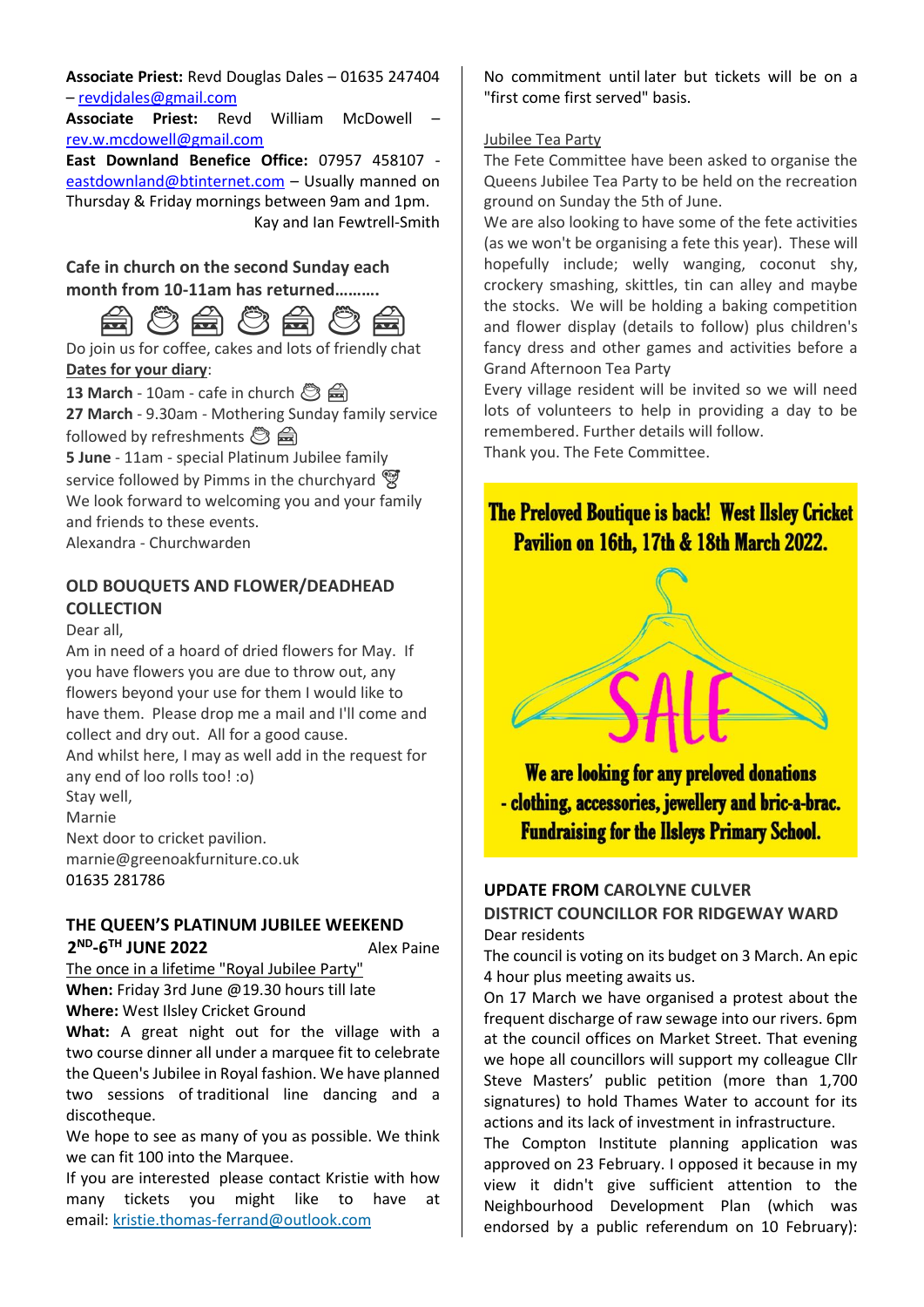including the number of houses (they now have permission for 160 instead of 140), the retention and renovation of the hostel to provide one and two bed accommodation (they now have permission to demolish it) and the fact that the Pickled Pig/Piglets Day nursery building will be offered to the community for sale in its current condition with no guarantee there will be any money to buy, renovate and maintain the building. I secured a condition that NO homes should be occupied until the fresh water and sewage infrastructure is updated to accommodate the additional flows. (Thames Water had proposed a phased approach where some of the site is occupied before upgrade.) The applicant now has permission to demolish the site. We don't know when it will begin but it is estimated to take 18 months. The demolition traffic is due to pass through East Ilsley and onto the A34. The planning meeting is available to view on the West Berkshire Council YouTube page.

Best wishes **Councillor Carolyne Culver** Ridgeway ward Green Party group leader West Berkshire Council, Council Offices, Market Street, Newbury, Berkshire RG14 5LD (m) 07976 374146 [carolyne.culver1@westberks.gov.uk](mailto:carolyne.culver1@westberks.gov.uk) [www.westberks.gov.uk](http://www.westberks.gov.uk/)



Hello everyone.

The Ilsley Evergreens held their Annual General Meeting on Wednesday 23<sup>rd</sup> of February at 2pm in the Wilkins Centre, Compton.

The Chairman opened the meeting and welcomed the 25 attending members. The minutes of the previous AGM were approved and the Chairman gave her report on the group's activities since our last AGM in February 2020. The treasurer gave his report and the accounts for 2020/2021 were approved and signed off.

Two members have left the management committee and a new committee was voted in, including three new members. The subscriptions will remain at £10.

We will continue to fundraise with our Coffee Mornings and Family Bingo nights. The next Family Bingo will be at Compton Village Hall on Friday 4<sup>th</sup> March at 7pm.

Theatre trips will commence as soon as it is agreed safe to do so and suitable shows are available. The Chairman will look into the possible venues for our Christmas lunch.

From the list of 17 suggested destinations the members voted for the following;

Windsor, Cardiff and St Fagans living museum, Bucklers Hard Medieval Village with boat trip, Poole and Compton Acres, Swanage, Salisbury, and Bristol. Also, a visit to a Christmas Market will be arranged. Dates to be finalised at the management committee meeting on the 16<sup>th</sup> March.

A proposal from Joan Hughes to make Avis Dockrill an Honorary Member was unanimously accepted and approved.

The Chairman closed the meeting at 3:30 pm for refreshments and the raffle draw which raised £87. Kind regards, Tony Elliott ~ Secretary



#### **Autumn Group** incorporating the **Hobbies Club**

What a busy and enjoyable few months it has been since the last time of writing, in spite of this apparently never-ending pandemic, although we all have just been given the green light.

This year we held our Christmas Day Lunch, it was a struggle and on a much smaller scale, but at least we managed one and I must pay thanks to my band of regular and loyal volunteers several of whom are not even members of the group. To them we must say a big THANK YOU. In the weeks leading up to the lunch we ran some seasonal sessions on Flower Arranging and creating Christmas Wreaths. It is really amazing to see what talent exists within the group.

After Christmas things really got moving with a very busy calendar. With the pandemic affecting our numbers we decided to merge the Hobbies Club into the main group for the time being. This has really helped with not only numbers starting to recover but a steady trickle of new members joining. We have had some really interesting talks, practical sessions and demonstrations about:

The Lloyd Insurance Market  $-$  Yes that was really interesting - Creating Mosaics, a presentation about the Compton NDP – what a lot of work that group had put into that project. Mind Set Massage - that was truly "mind blowing" and I believe several of our members are now attending their regular sessions. So what have we in store for March and April?

Already booked we have a presentation by the Downland Practice followed by a discussion. Then we have arranged visits, by popular request, from a local Hypnotist, the Dogs Trust who will bring some of their charges and what sounds to be a very interesting session by Mencap (The Yume Project - who will talk and show us how they offer life skills for those with complex physical needs, learning disabilities, autism, dementia etc). We always have the quiet corner for those that want to make their own entertainment. Boy are we going to have a party when this jigsaw is finished. We also plan to run some more craft